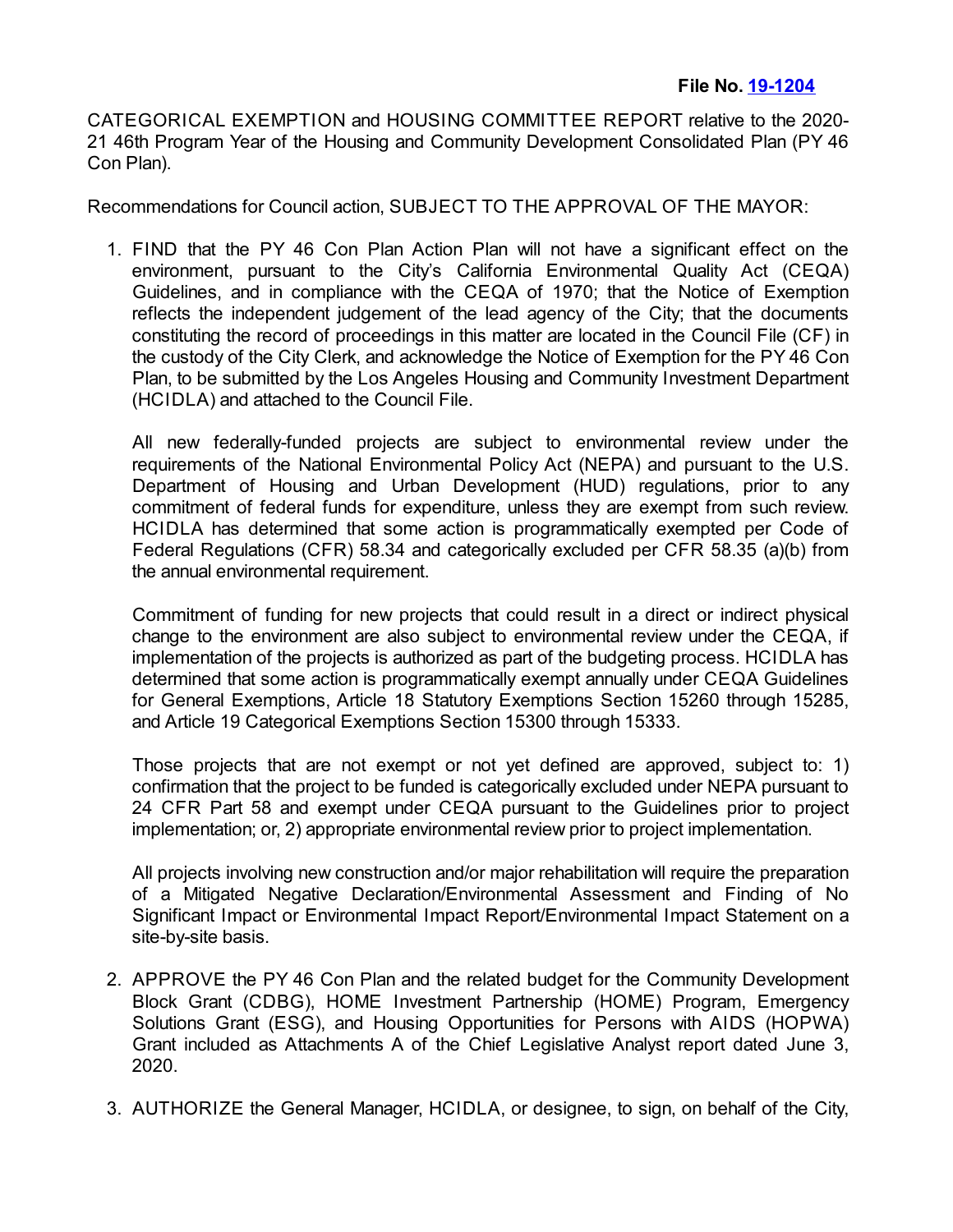the application for Federal Assistance for the CDBG, HOME, HOPWA, and ESG Programs and the associated Grantee Certifications, subject to the review and approval of the City Attorney as to form.

- 4. AUTHORIZE the General Manager of HCIDLA, or designee, to submit the annual 2020- 21 PY 46 Action Plan to HUD after Council and Mayor approval and the public comment period ends.
- 5. INSTRUCT the General Manager, HCIDLA, or designee to:
	- a. Provide written notification to PY 46 Action Plan applicants, as follows:
		- i. To successful applicants, advising them of final award recommendations and required contracting process to facilitate program implementation.
		- ii. To unsuccessful applicants, informing them that they are not recommended for award and further advising them of current and forthcoming alternative competitive application processes.
		- iii. For all categories, notify all departments that have requested CDBG funding, the relevant Council Offices, and the City Attorney of these correspondences.
	- b. Monitor public services and administrative services expenditures against the PY 46 statutory spending limitations respectively and report to the Mayor and Council within 30 days with recommendations for necessary adjustments in the event it is anticipated that either cap will be exceeded.
	- c. Prepare, with the assistance from the Economic and Workforce Development Department (EWDD) and the Community Redevelopment Agency of the City of Los Angeles (Designated Local Authority), quarterly reports for submission to the Mayor and Council on program income receipts for all Con Plan sources.
	- d. Prepare Controller instructions and/or make any technical adjustments that may be required and are consistent with the intent of the PY 46 Con Plan actions, upon approval of the Chief Legislative Analyst (CLA), and request the Controller to implement these instructions.
- 6. INSTRUCT the HCIDLA, with the assitance of the City Administrative Officer (CAO), and CLA, to ensure that PY 46 projects recommended for funding are in compliance with the City's CDBG expenditure policy and guidelines (CF No. 01-2765-S2), to establish a multiyear future projects priority-funding list, and to revise the current CDBG expenditure policy to comply with the aforementioned multi-year funding list for future Program Years.
- 7.
- a. Authorize the City Controller to process a Reserve Fund loan for up to \$10 million, to be available July 1, 2020 or soon thereafter for the period of July 1, 2020 through October 31, 2020 for cash flow purposes related to the Con Plan Grants (CDBG, ESG, HOME, HOPWA) with said loan to be fully reimbursed from grant receipts in PY 2020-21, and subject to the availability of Reserve Funds for this purpose.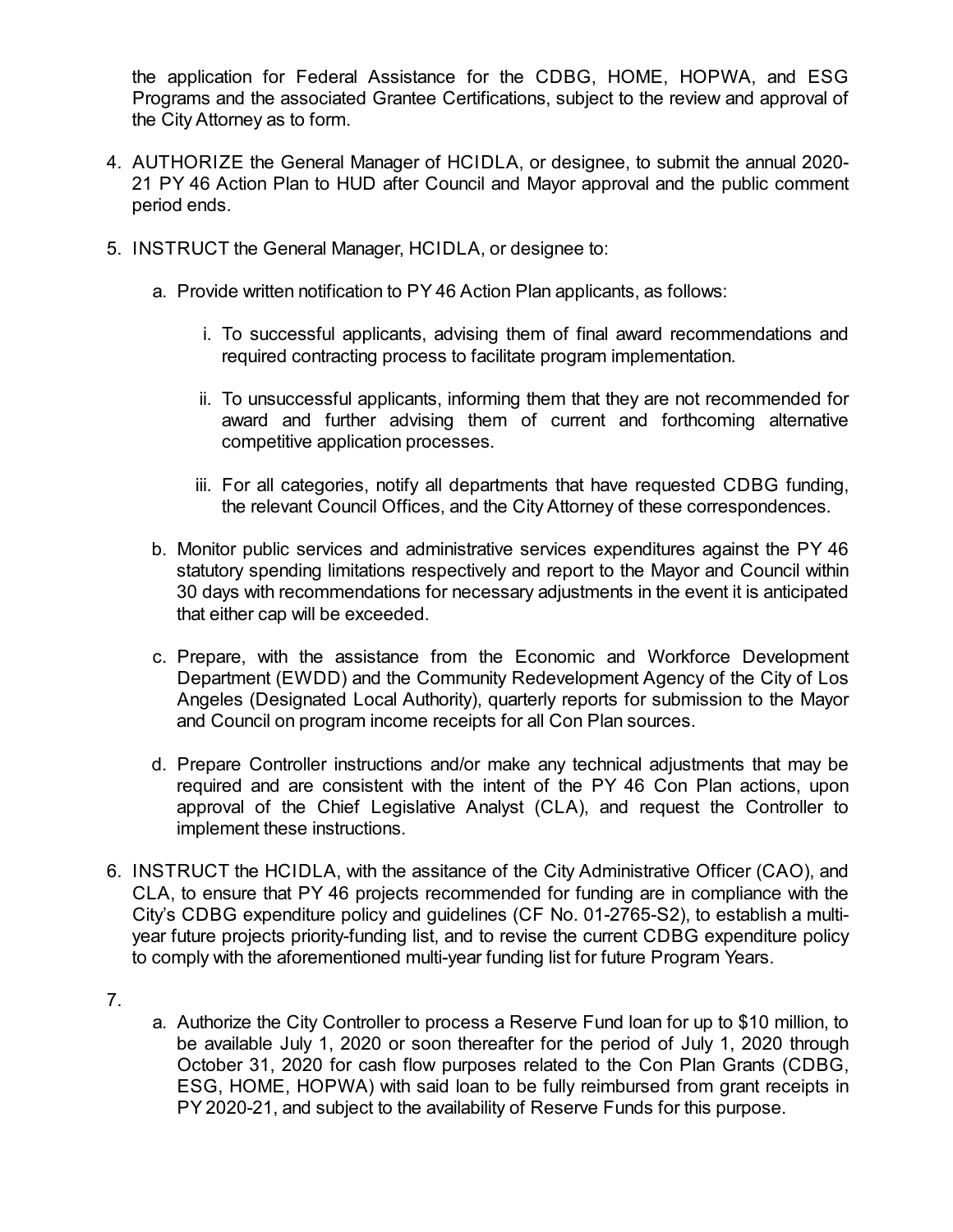- b. Instruct the CAO to work with HCIDLA on cash flow issues to minimize the need for a Reserve Fund Loan.
- 8. APPROVE the reprogramming of \$3,015,504 in HOPWA prior year savings, as a source of revenue for the PY 46 Action Plan Budget.
- 9. AUTHORIZE the General Managers, or their designees, of program implementing departments to negotiate and execute contracts, contract amendments and/or interdepartmental agreements as needed with grants recipients, as identified and listed in the attached Contract Authorities and consistent with Council action, in an amount not to exceed that set forth in Revenues and Allocations, as attached to this report, in consultation with HCIDLA as grant administrator, and in substantial conformance with the pro forma agreements for public service activities or construction as provided in CF 06-2366, subject to City Attorney review and approval as to form and review and approval by the Public Works Bureau of Contract Administration as to compliance with the City's contracting requirements.
- 10. INSTRUCT all departments receiving CDBG funds to submit billing and reimbursement documentation on a quarterly basis to HCIDLA, and to continue to work with the CLA and CAO to identify salary and expense savings throughout the fiscal year and transfer those savings to the General Fund to compensate for unrecovered related costs.
- 11. INSTRUCT the HCIDLA, with the assistance of the CLA and CAO, to meet with all departments with active CDBG projects on an as-needed basis to determine if additional savings can be realized and, if such savings are found, direct HCIDLA, with the assistance of the CLA, to report to Council with recommendations for new expenditures of these funds.
- 12. INSTRUCT the HCIDLA to provide the CLA with a quarterly, at minimum, of the CDBG timeliness ration and CDBG balances and notify the CLA immediately should the City be at risk for missing the timeliness test.
- 13. FIND that work can be performed more economically or feasibly by independent contractors than by City employees and, in accordance with Charter Section 1022, approve of the use of the contractors listed in the Contract Authorities as attached to this report.
- 14. INSTRUCT the General Manager, HCIDLA, or designee, with the assistance of the CLA and CAO to report within 30 days of the Council and Mayor's approval of the PY 46 Con Plan with an analysis, recommendations and any necessary additional implementing language for related authorities and administrative allocations.
- 15. INSTRUCT the HCIDLA to report with an update on Program Income receipts for CDBG and HOME grants on an as-need basis and to identify other sources of funds that may be leveraged to address any potential need for administrative costs.
- 16. APPROVE the attached updated CDBG Future Vested and Priority Projects List (Attachment E), which adds the following projects: Chavez Community Garden (CD1) and Martin Luther King, Jr. Boulevard Street Lighting (CD9).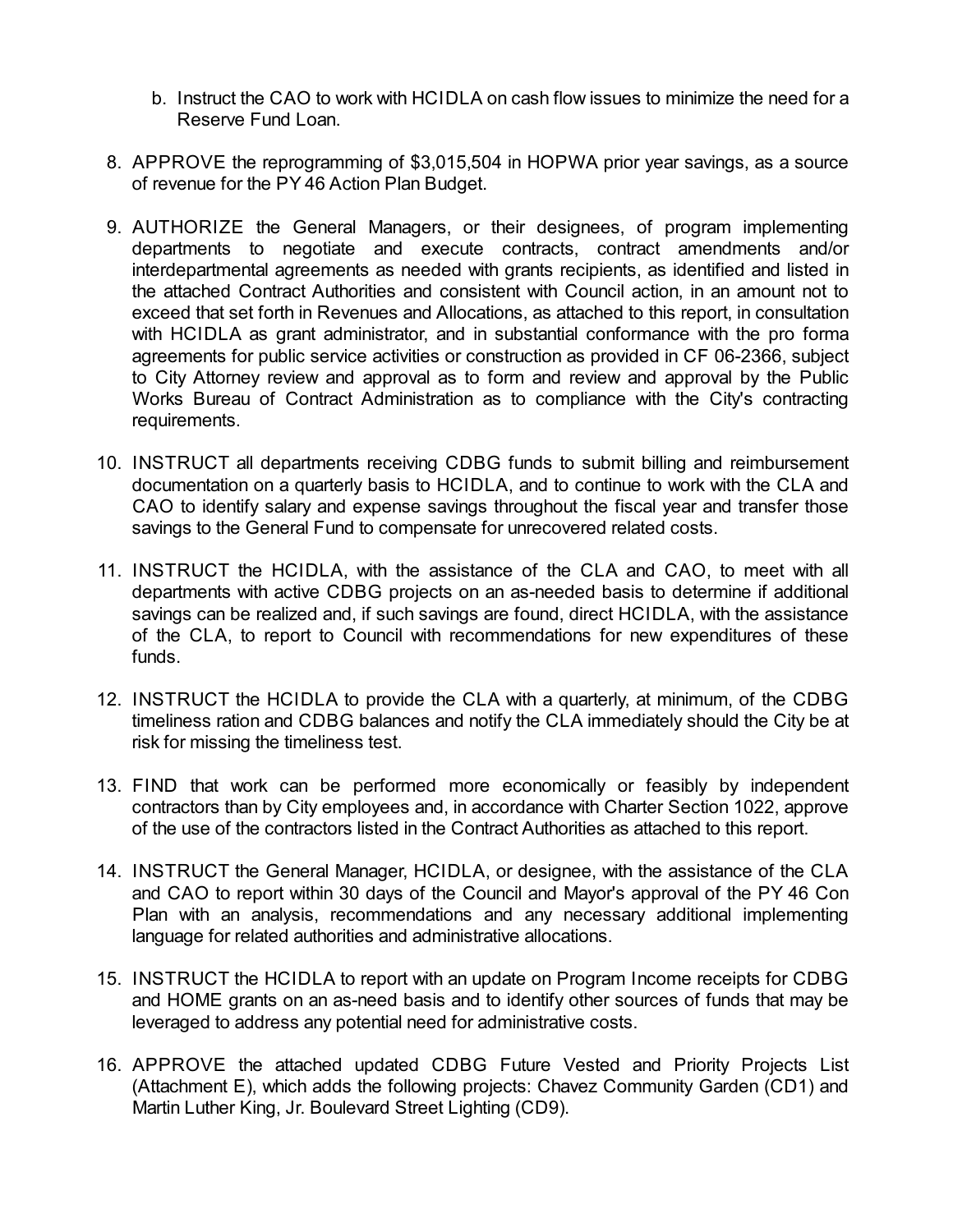- 17. INSTRUCT the HICDLA to consider the following projects for future reprogramming opportunities, subject to determination of eligibility: All Neighborhood Improvement projects subject to the approximately 11.5 percent reduction; Martin Luther King Jr. Street Lighting (CD9); and, Elysian Valley Lighting Project Phases III to VII (CD13).
- 18. INSTRUCT the Economic and Workforce Development Department (EWDD) to report within 30 days on: 1) the number of clients served, outreach efforts, jobs created, and program outcomes for the GRID110, Los Angeles Cleantech Incubator; and, 2) an update of the Los Angeles Cleantech Incubator's efforts to reduce and eventually eliminate its CDBG amount starting in PY 46 and future Program Years thereafter (CF No. 18-0106).
- 19. INSTRUCT the EWDD to issue a Request for Proposal (RFP) for the proposed CD 8 Small Business Technical Assistance Project.
- 20. INSTRUCT the HCIDLA to issue Request for Proposals for the following programs as described in the Contract Authorities as attached to this report, and report to the Council with the recommended award: Systems for Various Programs (Information Technology), Urgent Repair Program Construction Services, and the Real Estate Information Services.
- 21. INSTRUCT the HCIDLA to prepare any additional contract authorities, Controller instructions, and/or any other documents necessary to meet HUD deadlines, and instruct the CLA to submit these documents to the City Council for approval.
- 22. RECOGNIZE the \$2,344,545.44 General Fund reimbursement to the Letter of Credit to resolve HUD findings regarding previous CDBG projects as revenue, subject to the Mayor and Council's approval of the General Fund appropriation in the 2020-21 budget process (CF No. 17-1392-S1).
- 23. REALLOCATE \$1,327,695 from line item number 36 in the Mayor's Economic Development Budget that funds CEDS (incentive zone for commercial districts) to fund the JEDI Zone Facade Improvement Program as specified in the 46th year Con Plan Program.

Fiscal Impact Statement: The CAO reports that PY 46 CDBG will provide approximately \$28.7 million to support positions (direct salaries: \$13.5 million; expenses including contracts: \$6.4 million; and related cost reimbursement: \$8.8 million). For PY 46, the CAO has calculated total related costs to be approximately \$9.4 million. Of this amount, approximately \$8.8 million can be funded with CDBG dollars. This will result in a balance of approximately \$600,000 in unfunded related costs that may be considered by the Council and Mayor to be potentially funded with a General Fund allocation. For reference, the previous year's PY 46 fiscal impact was estimated at \$300,000 in related costs paid by the General Fund. The City's Financial Policies state that the City will pursue programs grants, but will limit financial support of these programs to avoid commitments beyond available funding.

It should be noted that Cost Allocation Plan (CAP) 42 is the plant used to calculate related costs for 2020-21, and in some cases, CAP 42 is higher than CAP 41, the rate used to calculate related costs in PY 45. These estimated also do not include the impact of potential furloughs on direct salary expenditures. A reduction in salary expenditures could result in additional funding